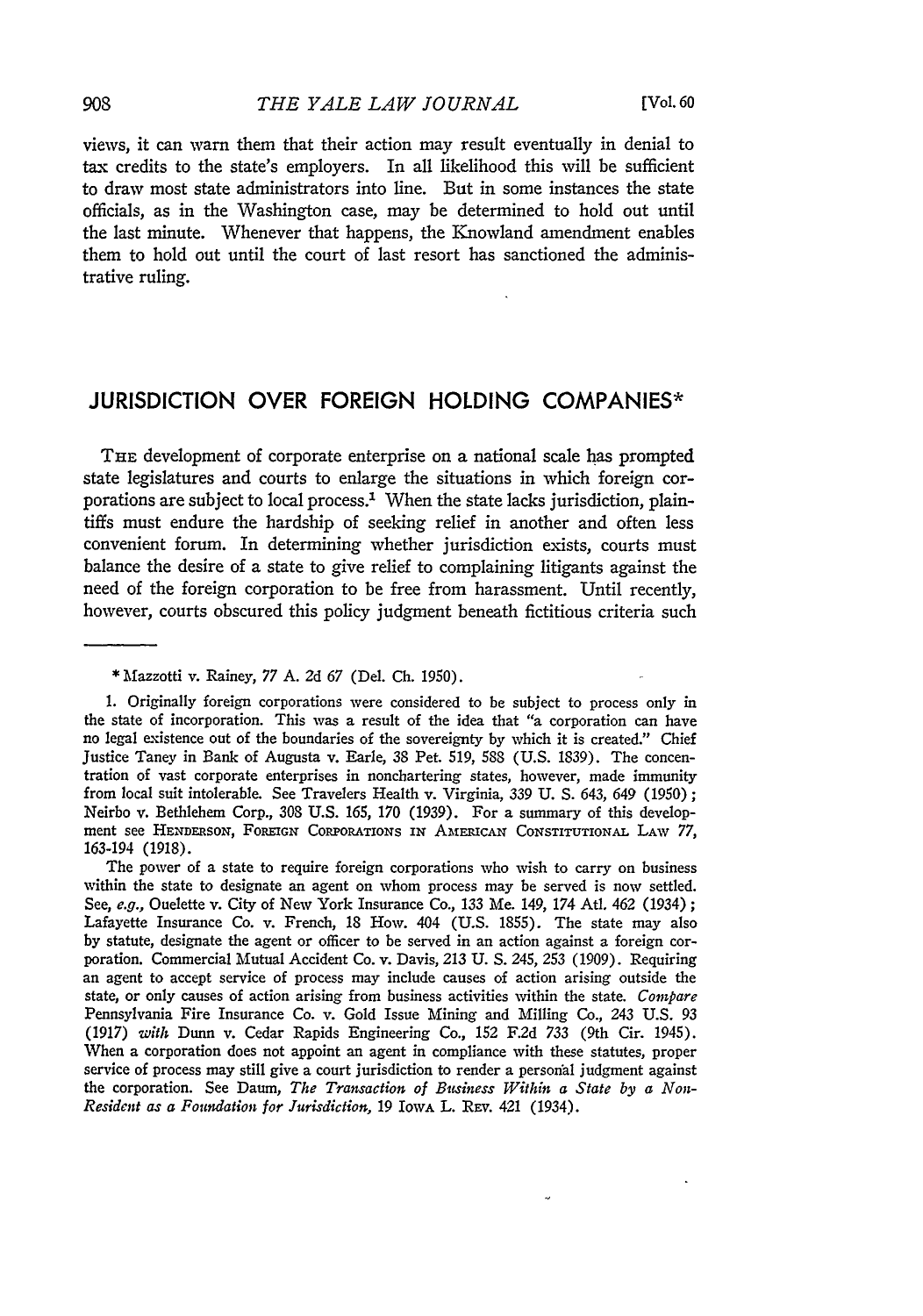as "presence," 2 "consent to jurisdiction," **3** or "doing business" 4 within the state.

In *International Shoe v. Washington*<sup>5</sup> the Supreme Court adopted a more realistic approach. It held that solicitation of business by salesmen of a foreign corporation within a state was enough to subject the corporation to the state's *in personam* jurisdiction.6 The court recognized that the real issue was whether the activities of a foreign corporation were extensive enough to make the assumption of local jurisdiction consistent with "fair play and substantial justice." **7** *Travelers Health v. Virginia <sup>8</sup>*extended this standard

2. Under this standard, a corporation can be served with process "only if it is doing business . . . in such manner and to such extent as to warrant the inference that it is present there." Philadelphia & Reading Ry. Co. v. McKibben, 243 U. **S.** 264, 265 (1917) (railroad company having no property, agents, or ticket offices in New York was not "present" in the state and hence not subject to the jurisdiction of the federal district court in New York). Under this theory, a corporation is a legal person, and like a natural person can be subject to jurisdiction only when it is present within a state and is served there with process. The presence of the agents of the corporation who carry on its activities has been interpreted to be the presence of the corporation. Westor Theatres Inc. v. Warner Brothers Pictures Inc., 41 F. Supp. 757 (D. N.J. 1941); International Harvester Co. v. Kentucky, 234 U.S. 579 (1914). See BEaLE, **CONFLICT OF** LAWs § 89.6 (1935); Farrier, *Jurisdiction Over Foreign Corporations, 17 MINN.* L. Rav. 270, 280-1 (1933); Isaacs, *An Analysis of Doing Business,* 25 COL. L. REv. 1018 (1925).

3. Consent by the corporation to local courts and laws has been inferred from the voluntary conduct of business activities within the judisdiction. Under the consent theory, process could be served upon an actual agent or upon an agent designated by the state. See, *e.g.,* Kaw Boiler Works v. Frymyer, **100** Okla. **81,** 227 Pac. 453 (1924) ; Connecticut Mutual Life Insurance Co. v. Spratley, 172 U.S. **602** (1899). See also **BEALE,** CONFLICT OF LAWS § 89.7 (1935) ; **HENDERSON,** *op. cit. supra* note **1,** at 87-96.

4. This term has never been given a satisfactory definition. One source of confusion arises from the fact that the "test" has been applied in several different contexts. Apparently, a lesser degree of activity is necessary to subject a foreign corporation to service of process than to bring it within the licensing or taxing laws of the state. See South Carolina v. Ford Motor Co., 208 S.C. 379, **38** S.E. 2d 242 (1946); Bendix Home Appliances v. Radio Accessories Co., **129** F.2d **177** (8th Cir. 1942).

For analysis and criticism of the "presence," "consent" and "doing business" theories of jurisdiction over foreign corporations, see Cahill, *Jurisdiction Over Foreign Corporations*, 30 HARV. L. REV. 686 *et. seq.* (1917); Comment, 3 DETROIT L. REV. 194 (1940); Note, **29 COL.** L. REv. **187** (1929).

**5. 326 U.S. 310** (1945).

**6.** The foreign corporation was chartered in Delaware, and had its principal place of business in Missouri where it engaged in manufacturing and selling shoes. Its salesmen were supplied with samples which they displayed to retailers in the state of Washington. Accepted merchandise was shipped f.o.b. from points outside Washington. Service of process was made **by** personal service on one of these salesmen coupled with registered mail notice to the corporation.

**7.** "To say that the corporatiofi is so far 'present' **. . .** as to satisfy due process requirements **...** is to beg the question to be decided. For the terms 'present' or 'presence' are used merely to symbolize those activities of the corporation's agent within the state which courts will deem to be sufficient to satisfy the demands of due process  $\dots$ . These demands may be met **by** such contacts of the corporation with the state of the forum as to make it reasonable in the context of our federal system of government to require the corporation to defend the particular suit which is brought there." International Shoe Co. v. Washington, **326 U.S. 310, 316** (1945).

**8. 339 U.S.** 643 **(1950).** Travelers, a nonprofit health insurance corporation chartered in Nebraska, solicited new members in Virginia **by** mail without registering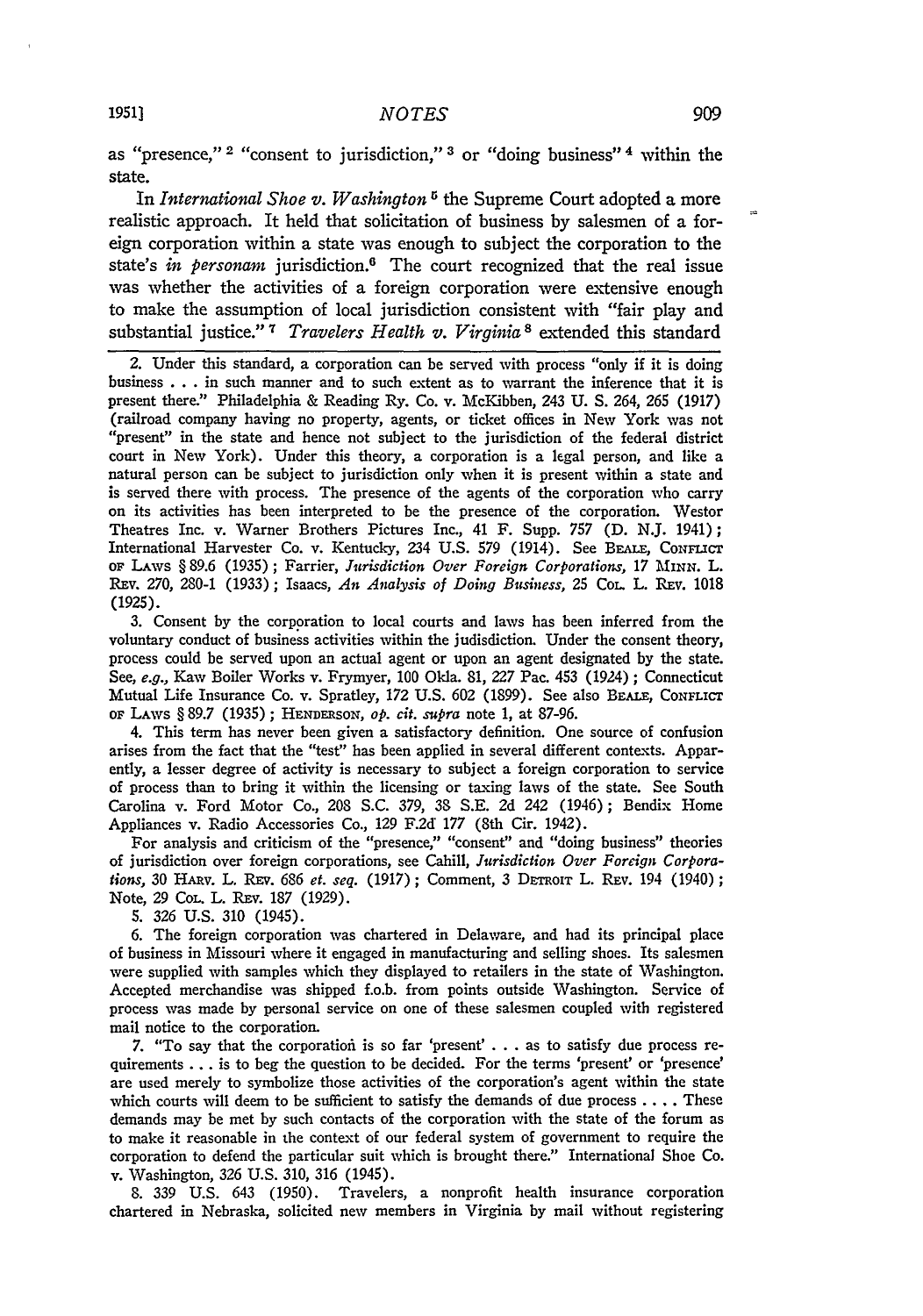to a mail order insurance business conducted without employees or agents in the state asserting jurisdiction. Taken together, the two cases show a liberalization, in line with business realities, of jurisdiction over foreign corporations. <sup>9</sup>

Implicit in these cases are two common sense standards which can be utilized in determining what constitutes "fair play" in jurisdictional questions. The first is whether the foreign corporation's contacts within the state are continuous and systematic. **'0** If a foreign corporation enjoys substantial economic and legal benefits within a state, it should be subject to corresponding responsibilities. The second is whether the complaint against the foreign corporation arises from the carrying on of its activities within the state.<sup>11</sup> If it does, it probably makes more sense in terms of relative convenience and substantial justice to allow suit there. $12$  When both of these factors are present, local jurisdiction is neither burdensome nor unjust to the corporation.13 Where only one of these factors is present, the question of assuming

under the state Blue Sky law. Service was obtained by the state Corporation Commission through registered mail under the notice provisions of VA. **CODE** *AN1.* § 3848 (52) (1942). See Notes, 59 YALE L.J. 360 (1950); 99 U. of PA. L. REV. 245 (1950).

9. While the *Travelers Health* case involved a state injunction, no logical reason is apparent why the abandonment of the agency requirement for jurisdiction should not be extended to private claims against the foreign corporation.

Justice Black's statement in the *Travelers Health* case illustrates this liberal development: "[W]here business activities reach out beyond one state and create continuing relationships and obligations with citizens of another state, courts need not resort to a fictional 'consent' in order to sustain ... jurisdiction .... We rejected the contention .. .that a state's power to regulate must be determined by a 'conceptualistic discussion of theories of the place of contracting or of performance'." Travelers Health v. Virginia, *supra* note 8 at 647-8.

10. "[T]he activities carried on in behalf of the appellant [Shoe Company] in the State of Washington were neither irregular nor casual. They were systematic and continuous. **\*** . . They resulted in a large volume of interstate business, in the course of which were received the benefits and protection of the laws of the state." International Shoe v. Washington, 326 U.S. 310, 320 (1945). "The Association did not engage in mere isolated or short-lived transactions. Its insurance certificates, systematically and widely delivered **... ,** create continuing obligations between the Association and each of the many certificate holders in the state." Travelers Health v. Virginia, 339 U.S. 643, 648 (1950).

11. "The obligation which is here sued upon arose from these very activities within the state." International Shoe v. Washington, 326 U.S. 310, 320 (1945). See Note, 29 COL. L. **REv.** 187 (1929).

12. When the liability arises from local activities carried on by the foreign corporation, the burden of obtaining the necessary witnesses and records to defend there is not likely to be great. Moreover, it seems just to subject a defendant to jurisdiction in the locality where he set in motion the forces which injured the plaintiff.

13. "But to the extent that a corporation exercises the privilege of conducting activities within a state, it enjoys the benefits and protection of the laws of that state. The exercise of that privilege may give rise to obligations, and, so far as those obligations arise out of or are connected with the activities within the state, a procedure which requires the corpo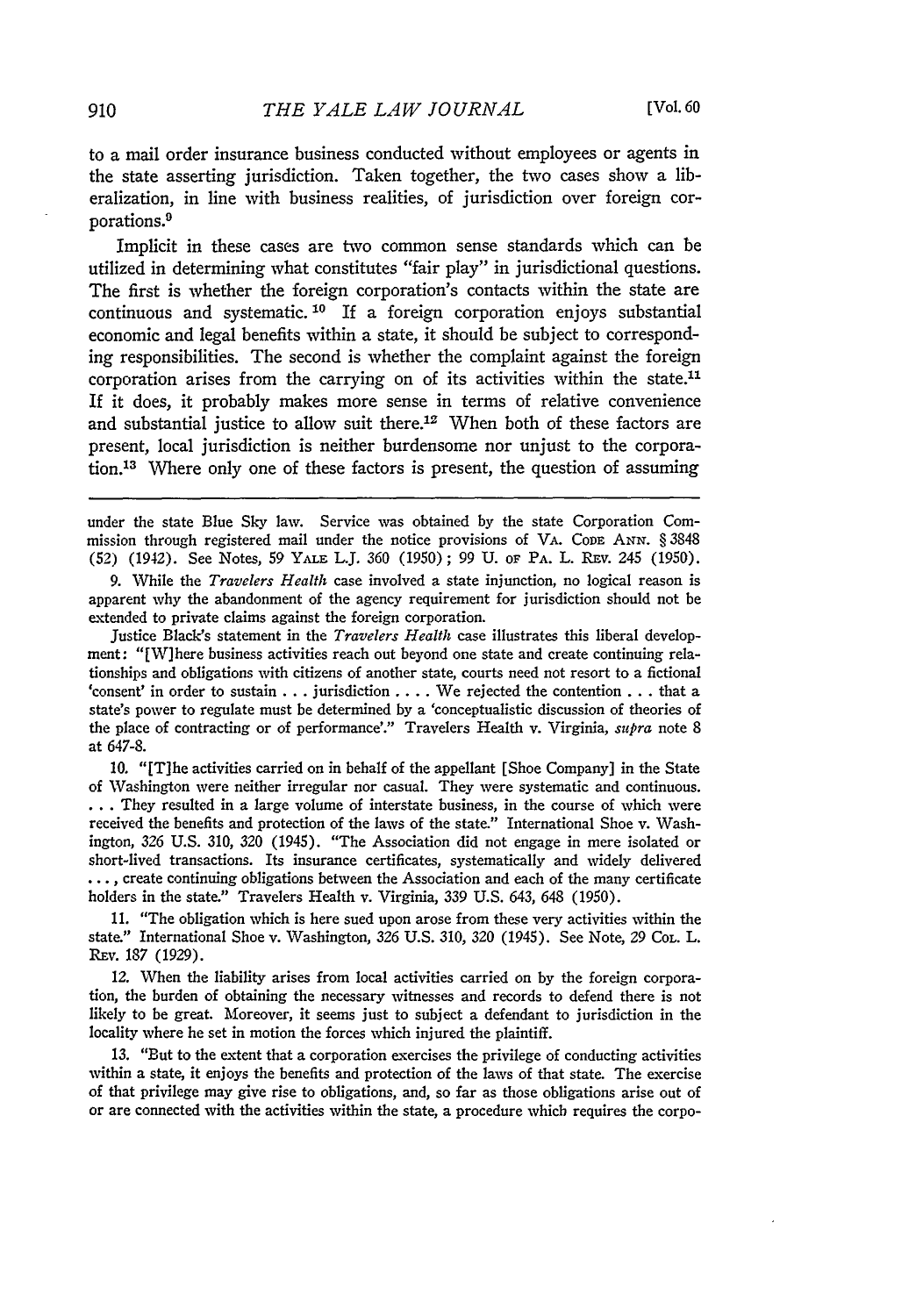jurisdiction should be decided pragmatically in terms of the relative convenience of the parties in conducting the trial in the jurisdiction where suit is brought.14 Important in this respect are considerations expediting the trial, such as the relative ease of access to the sources of proof and the cost of obtaining witnesses. $15$ 

ration to respond to a suit brought to enforce them can, in most instances, hardly be said to be undue." International Shoe v. Washington, 326 U.S. 310, 319 (1945). For cases granting jurisdiction where the activities of the foreign corporation were substantial and the cause of action also arose from these activities, see International Harvester v. Kentucky, 234 U.S. 579 (1914) ; Commercial Mutual Accident Co. v. Davis, 213 U.S. 245 (1909).

14. Some cases indicate that jurisdiction over foreign corporations may be assumed even when one of the above criteria is not present. When the activities of the foreign corporation are continuous and substantial, service of process may be had in some cases even though the cause of action arose somewhere else. See, *e.g.,* Tauza v. Susquehanna Coal Co., 220 N.Y. 259, 268, 115 N.E. 915, 918 (1917): ("We hold further that the jurisdiction does not fail because the cause of action sued upon has no relation in its origin to the business here transacted."). The weight of previous law, however, seems to have been to the contrary. **RESTATEImET,** CONFLICT oF LAWs § 92 (1934). This is based on Simon v. Southern Ry. Co., 236 U.S. 115 (1914) and Old Wayne Mutual Life Association v. McDonough, 204 U.S. 8 **(1907).** In cases subsequent to *International Shoe* where the cause of action arose outside the forum, courts have so far failed to grant jurisdiction. See, *e.g.,* Fehlaver Pile Co. v. Tennessee Valley Authority, 155 F. 2d 864 (D.C. Cir. 1946); D. W. Onan & Sons v. Superior Court, 65 Ariz. 255, 179 P.2d 243 (1947).

Jurisdiction is also possible despite isolated or sporadic activity by the foreign corporation provided the cause of action arose from the activity. Single acts which are dangerous to property or life within the forum are likely to subject the person to the state's jurisdiction. Obtaining jurisdiction over non-resident motorists illustrates this. State statutes subjecting a non-resident motorist to suit when an accident arises from his use of the state's highways have been upheld. Hess v. Pawloski, 274 U.S. 352 (1927). See Scott, *Jurisdiction Over Non-Resident Motorists*, 39 HARV. L. REV. 563 (1926) ; 2 **MoRE, FEDERAL** PRACTICE, **f** 4.16 (2d ed. 1948).

Where only one of the criteria mentioned above is present, it is important to consider Judge Learned Hand's statement that "the court must balance the conflicting interests involved: *i.e.* whether the gain to the plaintiff in retaining the action where it was, outweighed the burden imposed upon the defendant; or vice versa." Kilpatrick v. Texas & P. Ry. Co., 166 F. 2d 788, 790, 791 (2d Cir. 1948), *cert. denied,* 335 U.S. 814 (1948).

15. Judge Learned Hand, interpreting the *International Shoe* case, stated that the "question whether the foreign corporation must stand trial in the particular forum which the plaintiff has chosen is .. .identical with the plea of *'forum non conveniens'." Id.* at 791. For an analysis of some of the criteria involved in determining a question of "forum non conveniens" see Gulf Oil Corp. v. Gilbert, 330 U.S. 501 (1947). Justice Jackson set out the following relevant considerations: (1) The private interest of the litigants. (2) The relative ease of access to the sources of proof. (3) The availability of compulsory process for the attendance of unwilling witnesses. (4) The cost of obtaining willing witnesses. (5) The possibility of viewing the premises, if such view would be appropriate to the action. (6) All other practical problems that make trial of a case easy, expeditious and inexpensive. See also Travelers Health v. Virginia, 339 U. S. 643, 649 (1950).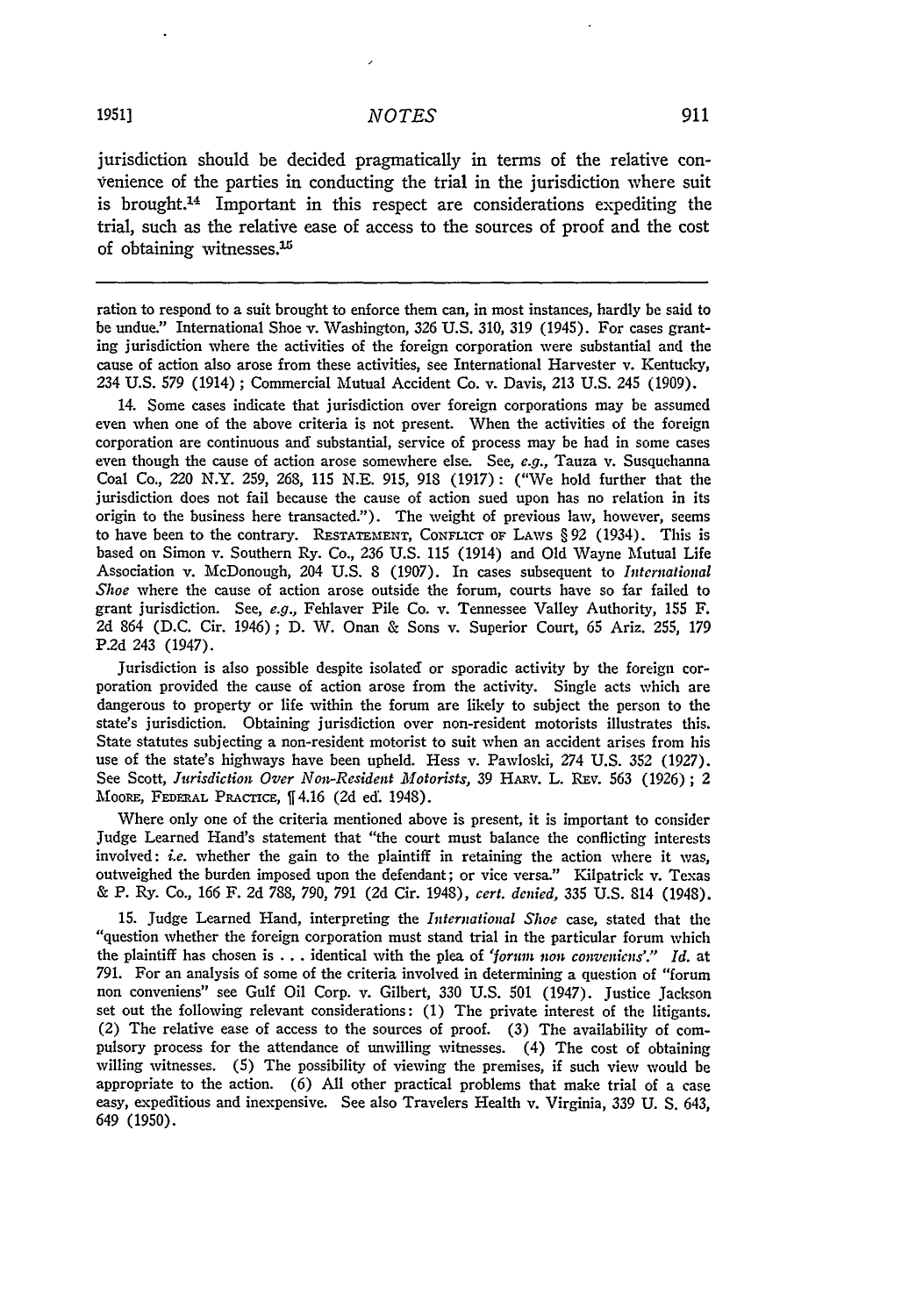Although these criteria have been applied with increasing frequency,<sup>16</sup> a recent Delaware case, *Mazzotti v. Rainey,17* failed to extend them to foreign holding companies.<sup>18</sup> A stockholder of a subsidiary operating company located in Delaware brought a derivative suit in that state against a Pennsylvania holding company which controlled the subsidiary. It was alleged that the parent had breached its fiduciary duty by utilizing a business opportunity which belonged to the subsidiary.<sup>19</sup> The Delaware Court of Chancery held that it had no jurisdiction over the defendant holding company. The court looked for traditional legal requirements and found them absent. The hold-

17. *77* A. 2d 67 (Del. Ch. 1950).

18. Courts are reluctant to pierce the corporate veil and bind a parent through service on its subsidiary. See Cannon Mfg. Co. v. Cudahy Packing Co., 267 U.S. 333 (1925) (breach of contract by parent; wholly owned subsidiary, officers and directors similar, separate corporate records), commented on in 14 CALIF. L. REv. 12 (1925) and 20 *1I.* L. REv. 281 (1925); Peterson v. Chicago, Rock Island & Pacific Ry., 205 U. **S.** 364 (1907) (tort by parent; majority stock ownership, common agents and employees but paid by and under control of each company while performing services for it). *But cf.* Industrial Research Corp. v. General Motors Corp., 29 F.2d 623 (N.D. Ohio 1928) (patent infringement; majority ownership, annual reports and advertisements stressed subsidiaries as divisions of parent), criticized in BALLANTINE, CORPORATIONS 324-5 (1946); Cutler v. Hammer Mfg. Co., 266 Fed. 388 (D. Mass. 1920) (parent subject to jurisdiction since subsidiary a mere "bookkeeping" arrangement) ; American Cities Power & Light Corp. v. Williams, 74 N.Y.S.2d 374 (Sup. Ct. 1947) (subsidiary a mere instrumentality of the parent). Unlike the *Cannon and Peterson* cases, *supra,* the cause of action in the *Alazzotti* case arose from the very activity in which the parent was engaged, *i.e.,* holding stock.

19. The stockholders of the subsidiary complained that the opportunity of purchasing shares of stock in Delaware corporations to which the subsidiary was entitled was usurped by the defendant holding company and others in breach of their fiduciary obligations. Service of process was made on the holding company by making personal service on two of its officers, who were also directors and stockholders of the subsidiary, while they were attending a stockholders meeting of the subsidiary in Delaware. Service was made under § 4589 of the Revised Code of Delaware which provides: "When a cause of action arises in this State against any Corporation incorporated outside of this State, and there is no President or head officer of such corporation or any officer, director or manager thereof resident in this State, nor any certified agent thereof . .. resident in this State, process against such corporation may be served upon any agent of such corporation then being in the State. . . ." DEL REV. Cone § 4589 (1935).

<sup>16.</sup> For example, the rule that solicitation alone, without other activities is not enough to subject a foreign corporation to jurisdiction, seems now to have been abandoned. Kilpatrick v. Texas & P. Ry. Co., 166 F.2d 788 (2d Cir. 1948); Lasky v. Norfolk & V. Ry. Co., 157 F.2d 674 (6th Cir. 1946). And mail order insurers having no office, property or agents within the state have also become subject to jurisdiction. Storey v. United Insurance Co., 64 F. Supp. 896 (E.D.S.C. 1946) (mail order insurer subject to service of process under South Carolina UNIFORM UNAUTHORIZED INSURERS ACT on the ground that the state legislature had the right to define what acts constitute doing business so long as its definition was not arbitrary or unreasonable); Travelers Health v. Virginia, 339 U. S. 643 (1950). *Contra:* Cindrich v. Indiana Travelers Assurance Co., 356 Mo. 1064, 204 S.W. 2d 765 (1947). For an excellent discussion of developments since the *International Shoe* case, see Note, 16 U. or CHI. L. REV. 523 (1949).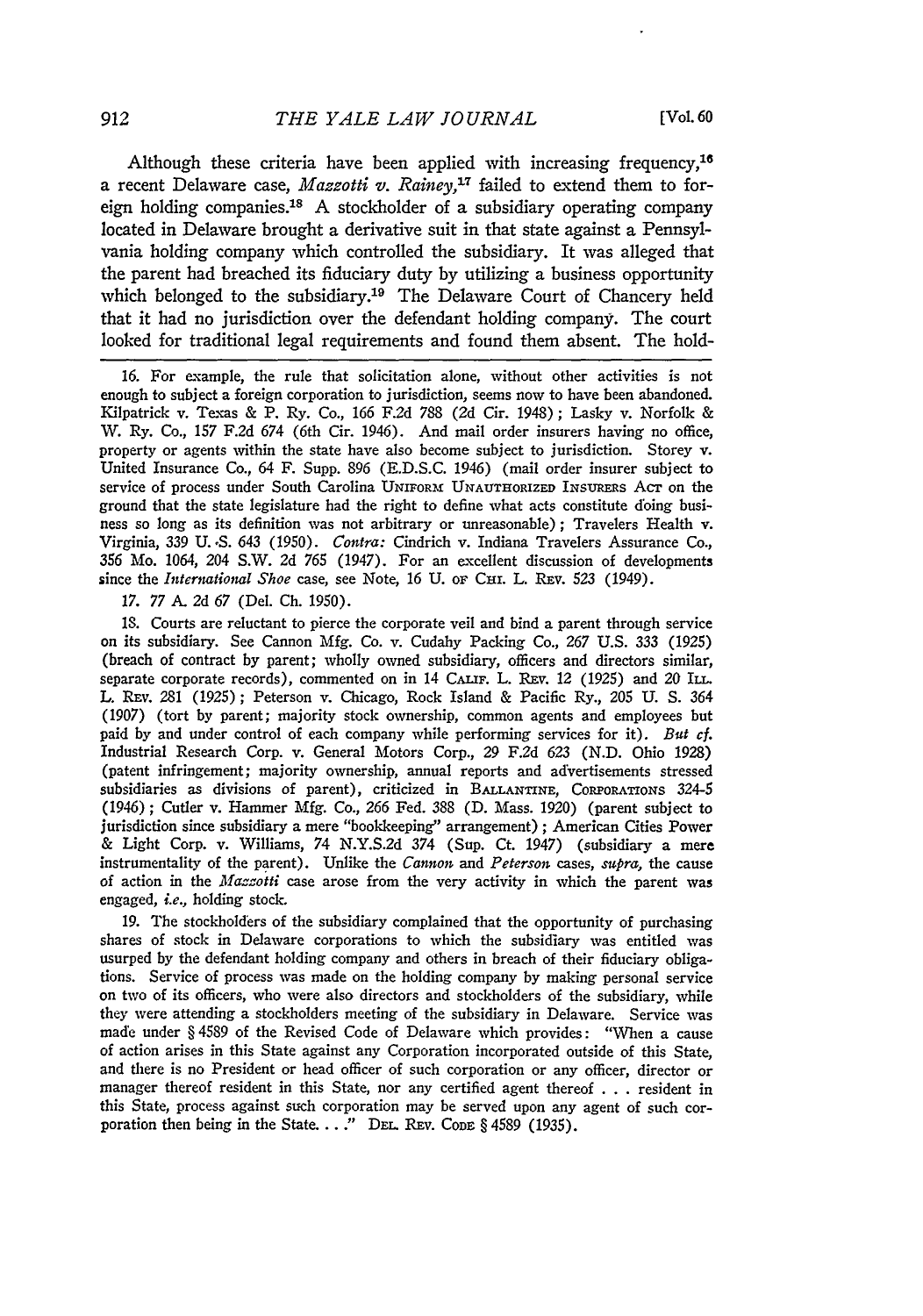ing company was not the *alter ego* of the subsidiary.<sup>20</sup> It maintained no offices or agents within the state. Neither did the charter of the foreign corporation indicate that it was established for the sole or primary purpose of being a holding company.<sup>21</sup> The court held that with these elements lacking it had no choice but to dismiss the action. The court emphasized that ownership of the subsidiary's stock and control of its affairs did not in themselves constitute "doing business" within the state of the subsidiary.<sup>22</sup>

The refusal of a court to assume jurisdiction over a foreign holding company on the ground that it is not "doing business" in the state of a subsidiary may easily be unfair to the latter's stockholders. These stockholders may suffer at the hands of a controlling foreign holding company which chooses to divert corporate funds or opportunities to itself or to another of its affiliates.<sup>23</sup> Such diversion can occur whether the directors of the subsidiary and the holding company are the same men, as in the *Mazzotti* case, or whether the subsidiary's directors are the holding company's appointees. Realizing this, courts have held that a holding company has a fiduciary duty to the other stockholders of a subsidiary corporation which it controls.<sup>24</sup> The Mazzotti

22. See note 18 *supra.* The court found § 4589 of the Revised Code of Delaware (1935) inapplicable. The cause of action did not arise in Delaware because the holding company was not doing business there.

23. Litigation based on alleged breaches of duty by the parent corporation and those directors of the subsidiary who owe their positions to the parent's voting control has involved the following situations: (1) **A** claim that the parent has profited at the expense of the subsidiary due to dealings between them. Geddes v. Anaconda Copper Mining Co., 254 U. **S.** 590 (1921). (2) A claim that advances made to the subsidiary by the parent should be subordinated, on equitable grounds, to the claims of other investors in the subsidiary. Taylor v. Standard Gas & Electric Co., 306 U. **S.** 307 (1939). (3) Where the holding company and subsidiary are in competing business activities and minority stockholders of the subsidiary claim that business opportunities which are more urgently needed by the subsidiary are utilized by the parent. Blaustein v. Pan American Petroleum & Transport Co., 174 Misc. 601, 21 N.Y.S.2d 651 (Sup. Ct. 1940), *modified 263* App. Div. 97, 31 N.Y.S. 2d 934 (1st Dep't 1941), *aff'd* 293 N.Y. 281, 56 N.E. 2d 705 (1944), noted in 8 U. or CHI. L. REv. 329 (1941), and 58 HARV. L. REV. 125 (1944).

24. See, *e.g.,* Consolidated Rock Products Co. v. DuBois, 312 U.S. 510, 522 (1941): "A holding company, as well as others in dominating or controlling positions, has fiduciary duties to security holders in its system which will be strictly enforced." Courts have generally adopted the position that the liability of the parent is based on its control and domination and not upon damage or evil intention. Southern Pacific Co. v. Bogert, 250 U.S. 483,

<sup>20.</sup> See, e.g., Cities Service Co. v. Koeneke, 137 Kan. *7,* 20 P. 2d 460 (1933) (business of parent and subsidiary so confused that officers didn't know which was which).

<sup>21.</sup> The following cases form weak precedent for the proposition that a foreign holding company is subject to jurisdiction if it was organized for the purpose of acting as a holding company: Bankers Holding Corp. v. Mayberry, 161 Wash. 681, *297* Pac. 740 (1931) ; Southern Electric Securities Co. v. Mississippi, 91 Miss. 195, 44 So. 785 (1907). The argument would appear not to be seriously considered by most courts. The court in the *Maszotti* case, however, chose to rest its argument in part on the ground that while the defendant was now a holding company, it had obtained its charter and begun as an operating company. Mazzotti v. Rainey, 77 A.2d 67, 69 (Del. Ch. 1950).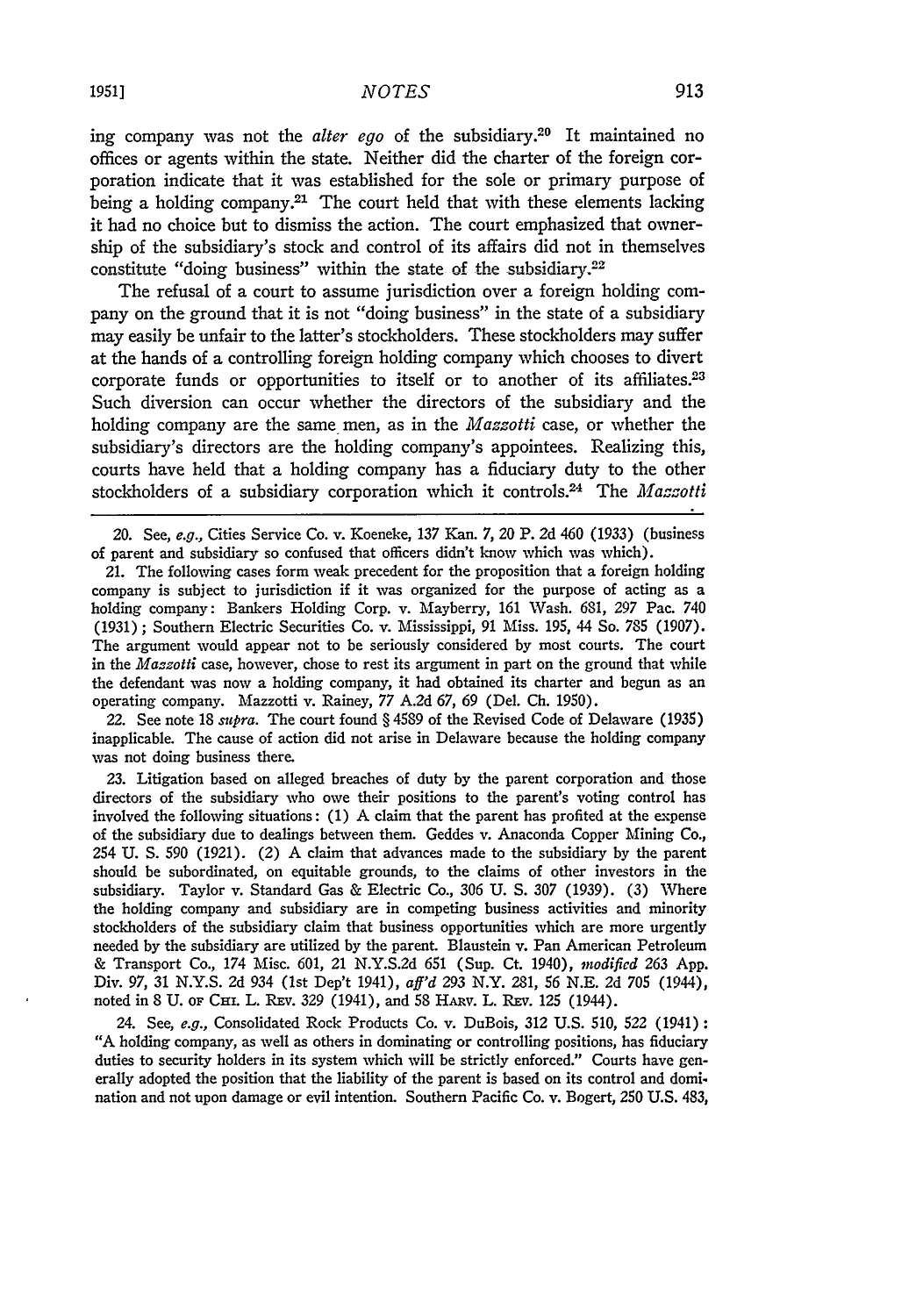decision, however, may make it quite difficult for these stockholders to enforce the fiduciary obligation owed them. Since the subsidiary is a necessary party defendant,<sup>25</sup> it may be difficult to obtain jurisdiction in the state of the holding company.<sup>26</sup> Even if jurisdiction can be obtained there, the added expense and inconvenience involved in being forced to sue the holding company outside the state of the subsidiary may be an effective deterrent to the bringing of the suit.

**By** applying the criteria implicit in the *International Shoe* and *Travelers Health* cases, the *Mazzotti* court could have reached a more sensible solution. Since this was a stockholder's derivative suit, the court should first have determined whether any fiduciary relationship existed. Where the parent exer-

**25.** See 3 MooRE, **FEDERAL** PRACTICE 1123.21 at 3530 (1948); 13 FLETCHER, CORPORA-**TIONS** § 5997 (Perm. Ed. 1933).

26. If the stockholder or stockholders reside in the same state in which the subsidiary is chartered, bringing suit in the state of the parent is particularly difficult. Since the subsidiary is a necessary party defendant, it may object to service of process on grounds that it is not doing business in the state of the parent. See Note, *Joinder of Foreign Corporations in Stockholders' Derivative Suits,* 50 YALE L.J. 1261 (1941). Jurisdiction over the subsidiary might be obtained, however, by the following methods, none of which is satisfactory: (1) The stockholder might apply at the subsidiary's domicile for the appointment of a receiver to preserve the corporate cause of action and prosecute the action abroad. See Winer, *Jurisdiction over the Beneficiary Corporation in Stockholders' Suits,* 22 VA. L. REv. 153 (1935); Note, 44 YALE L.J. 1091 (1935). This remedy is expensive and uncertain. It increases litigation and courts are reluctant to appoint receivers. (2) The stockholder might sue in the subsidiary's domicile for an injunction compelling it to appear in the action in a foreign jurisdiction. This increases litigation expenses, however, and forces dependence on an unfriendly corporation to supply the necessary factual data. See Winer, *op. cit. supra* at 169; Dresdner v. Goldman-Sachs Trading Corp., 240 App. Div. *242, 269* N.Y. Supp. 360 (2d Dep't 1934). For proposals to alleviate this situation see Note, *Joinder of Foreign Corporations in Stockholders' Derivitive Suits, supra.*

On the other hand, if the stockholders of the subsidiary bringing suit resided in a state different from that of the subsidiary and the holding company, federal jurisdiction could be invoked-but only in the state of the holding company. See 28 **U.S.C.** § 1401 (1948); 28 **U.S.C.** § 1695 (1948). Professor Moore in 3 MooRa, **FEDERAL** PRACTICE 1123.21 at 3544 (1948), gives an example of this by assuming that the plaintiff is a citizen and resident of State 1, the subsidiary is a resident of State *2* and the holding company is a resident of State 3. "If the action is brought in State 2 the venue is proper but service of process is limited by Rule 4(f) to that state and hence to be valid process must be served upon the defendant wrongdoers in State 2. If the action is brought in State 3 the venue is proper and, if necessary for service to be made outside that state upon the corporation, § 1695 affords the basis."

<sup>487, 488 (1919).</sup> A fiduciary may not appropriate for himself a business opportunity belonging to his beneficiaries. Irving Trust v. Deutsch, 73 F.2d 121 (2d Cir. 1934), cert. *denied,* 294 **U.S. 708** (1935) ; Guth v. Loft, Inc., 5 A2d 503 (Del. Sup. Ct. 1939). See Berle, *Subsidiary Corporations and Credit Manipulation,* 41 HAgv. L. **REv.** 874, 881 (1928): "[W]herever a subsidiary is used fraudulently anyone interested in the subsidiary may promptly complain.... When such a situation exists **...** the dominant stockholder is a fiduciary toward the other parties interested in the subsidiary."